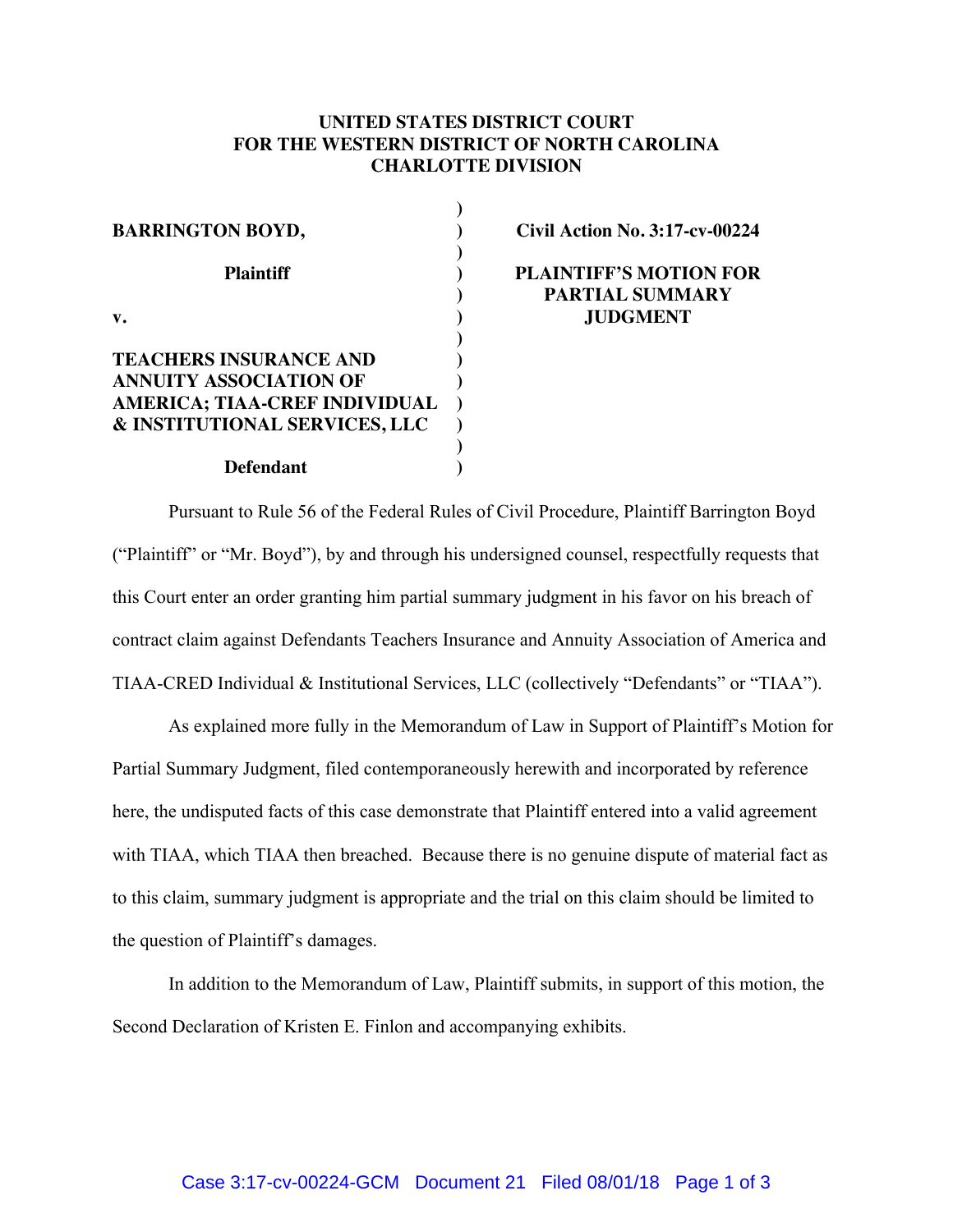WHEREFORE, based upon the foregoing and for the reasons stated in the accompanying

Memorandum of Law, Plaintiff respectfully moves this Court to enter an order granting his

Motion for Partial Summary Judgment.

Respectfully submitted,

This the  $1<sup>st</sup>$  day of August, 2018.

## **FINLON LAW PLLC**

 /s/ Kristen E. Finlon Kristen E. Finlon, N.C. Bar # 39252 [kris@finlonlaw.com](mailto:kris@finlonlaw.com) P.O. Box 9661 Charlotte, NC 28299 Telephone: (980) 221-1935 Facsimile: (980) 321-7188 *Attorney for Plaintiff*